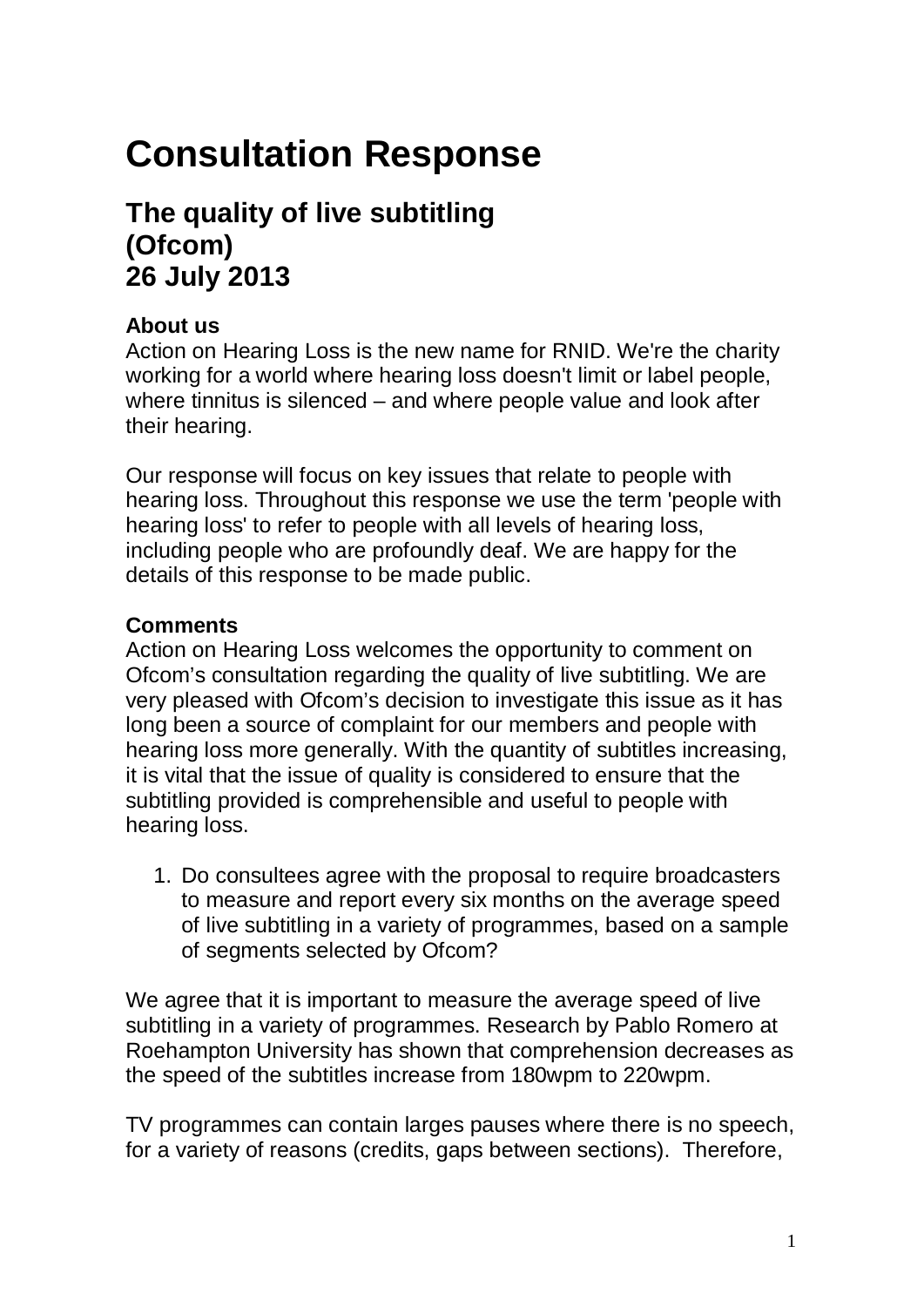for accuracy and for comparisons the averages should only be measured over "fully spoken" excerpts.

It is important to identify programmes which may be less comprehensible to people with hearing loss due to speed so that the producers and broadcasters are able to take action to address these issues. We therefore hope this information will be published on the broadcasters and Ofcom's website so that members of the public are able to access this information.

2. Do consultees consider that broadcasters should be asked to report separately on different types of live programming? If so, do they agree with the suggestions in paragraph 6.19, or would they suggest different categorisations, and if so, why?

We agree that broadcasters should be asked to report separately on different types of live programming. Different programmes will have different time pressures and content speeds and therefore it is important to consider these separately. We agree with the suggestions in paragraph 6.19, however we also urge the inclusion of weather programmes as a separate group as this is often a segment of the programme broadcast at the highest speed.

3. Do consultees consider that the guidance on subtitling speeds should be reviewed? Do consultees agree that, for the time being, it would not be appropriate to set a maximum target for the speed of live subtitling? If not, please explain why.

Whilst we agree a maximum target for live subtitling speed is not appropriate, we do believe that action should be taken to limit excessively high speeds. Where programmes are shown to have consistently high speeds, the reasons should be examined and action taken where possible to reduce the speed of the speech in line with a more comprehensible level.

4. Do consultees agree that it would not be appropriate at this stage to set a maximum target for latency? If not, please explain why.

It is vital that broadcasters are required to measure the latency on their programmes and we welcome Ofcom's proposal that this will happen. Our research found latency to be the biggest cause of problems for people when watching programmes with subtitles, with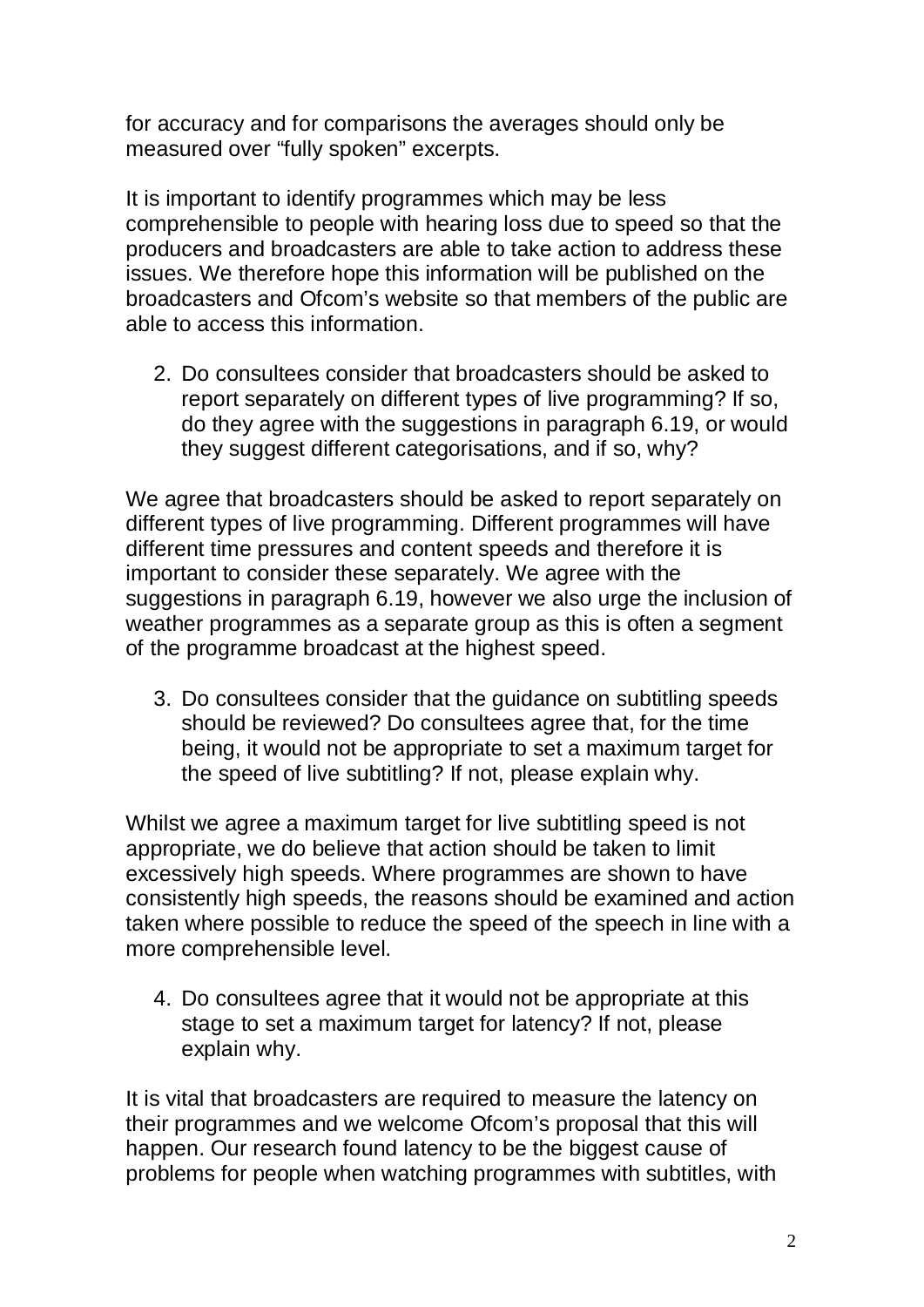three fifths of problems experienced with subtitles due to delays. If latency extends too much then comprehension of a programme is limited or even lost completely.

We believe that further research would be useful to establish the optimum latency levels which do not have a negative impact on comprehension. We believe that whilst a maximum target for latency may not be suitable, it is important that broadcasters are encouraged to follow the guidelines and keep the subtitles to within 3 seconds where possible.

5. Do consultees agree with the proposal to require broadcasters to measure and report every six months on error rates, on the basis of excerpts selected by Ofcom from a range of programmes?

We agree that broadcasters should be required to measure and report on error rates. We also believe that where error rates are found to be high, Ofcom should request further information to clarify the problem and to establish what can be done to reduce or prevent the error rate in future.

We also welcome the proposal to ask broadcasters to provide information on the incidence, severity and causes of failures in the provision of subtitles. We believe there should be much greater transparency around this issue, which will help to build trust with the audience.

6. Do consultees have any views on the advantages and disadvantages of scrolling versus block subtitles for livesubtitled programmes? Taking account of both the advantages and disadvantages, which approach would consultees prefer, and why?

We believe there should be further research into this issue. We understand that scrolling subtitles are used as a method to reduce latency. However, Pablo's research finds that scrolling subtitles means the viewer spends more time reading the subtitles and less time looking at the picture. Block subtitles require less reading time and therefore more time can be spent looking at the picture. Therefore, where possible, we believe that block subtitles should be used.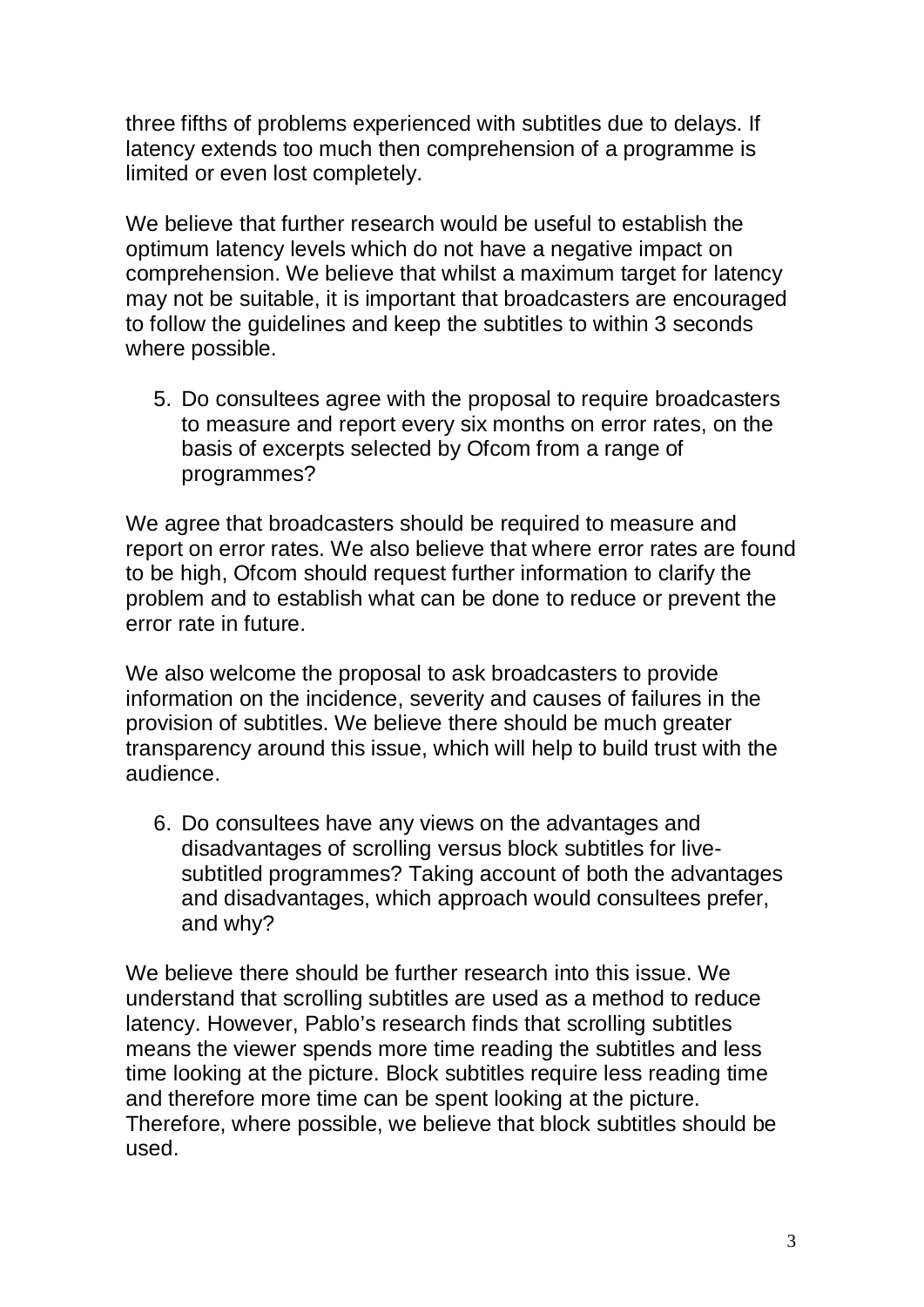To help to reduce the need for scrolling subtitles it is important that production companies provide the subtitlers with as much information about the live programme in advance, including scripts where possible. We are aware that the amount of information provided varies hugely.

However, we recognise that scrolling subtitles are necessary for live subtitling where no preparation can be done in advance.

7. What are the factors that might facilitate or hinder the insertion of a delay in live transmissions sufficient to improve the quality of subtitling? Ofcom would particularly welcome the views of broadcasters on this question.

We welcome the further exploration of this issue as it could help to reduce the delay inherent in live subtitles. Latency was the key complaint from our research, 'Getting the full picture?' and therefore an extremely small delay in broadcasting could help to significantly improve comprehension for people using subtitles.

We understand that until the technology improves substantially, there will always be a trade-off between accuracy and latency with live subtitling. We believe that broadcasters should aim for increased accuracy and use different delivery methods to correct the delay. The delivery methods could be delaying the audio visual content from the source or delivering it so that the user can delay a programme to better fit with the subtitles.

We are aware of some concerns around whether this delay would cause problems in terms of synchronicity. For example, someone may watch a football match on the television and listen to a radio broadcast as well. However, there are already discrepancies in timing between radio and television and therefore we do not believe this will have a substantial impact.

We would also suggest investigating whether it is possible for an individual user to delay a programme to better fit with the subtitles.

#### **Other comments**

We welcome Ofcom's decision to gather information on pre-recorded programmes which are subtitled live. Reducing the number of programmes which are unnecessarily subtitled live will help to reduce the delays and errors in subtitles inherent with live subtitling.